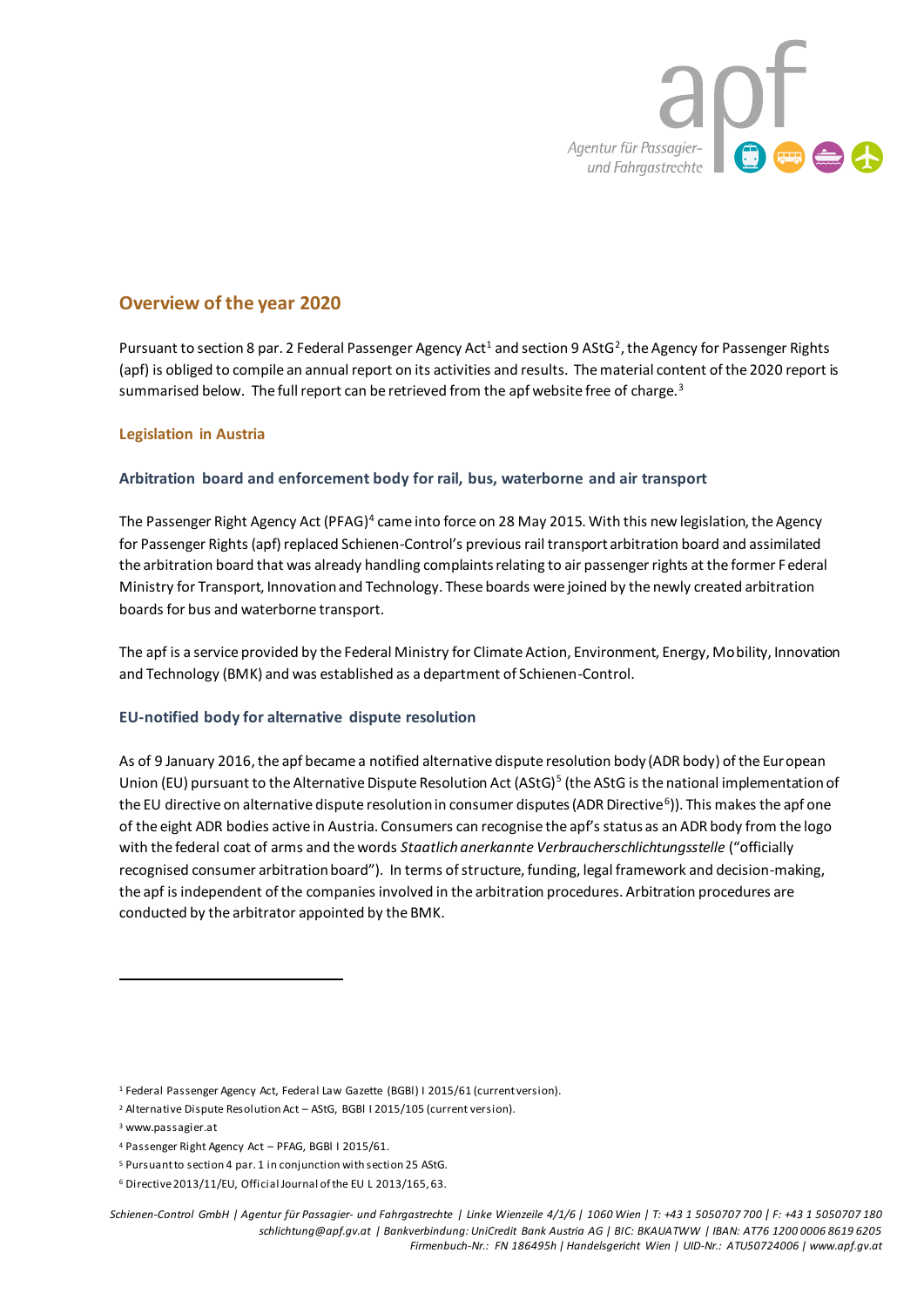

## **Agency for Passenger Rights**

The apf is the statutory arbitration board and enforcement body for rail, bus, waterborne and air transport. As part of its arbitration activities, it is responsible for settling passenger complaints out of court and helping passengers obtain justice in disputes with companies. In its function as an enforcement body, the apf informs rail, bus, waterborne and air passengers of their rights, monitors observance of the passenger rights embedded in the EU regulations and, if necessary, takes further steps to induce the companies concerned to fulfil their obligations.

## **apf organisation**

The apf is a department of Schienen-Control and has no separate legal identity. In 2020, applicants' concerns (questions, arbitration requests, procedures) were handled directly by the director of the apf and up to eleven full-time/part-time employees.

## **apf funding**

The apf is funded pro rata by contributions from the companies involved in the arbitration procedures and by the Federation. Companies participating in arbitration procedures are liable for costs; at present, these are fixed at 78 Euro per procedure in accordance with the PFAG Cost Contribution Ordinance 2015<sup>7</sup>. These contributions are calculated to cover 40 percent of the apf's costs<sup>8</sup>. The remaining costs are covered by the BMK using monies from the federal budget.

#### **apf tasks**

The apf's task is to help passengers obtain justice without having to go to court. The apf sees itself as an independent mediator between transport companies and their passengers. Passengers and clients of railway undertakings, railway station operators, integrated ticket organisations, airlines, waterborne transport companies and bus/coach companies (and to a lesser extent operators of bus stations, ports, terminals and civilian aerodromes, e.g. airport operators) can submit arbitration requests to the apf provided they have previously attempted to resolve the issue with the company concerned. The apf is in general not responsible for urban transport companies.

#### **apf competences**

#### **Rail transport**

**.** 

With regard to rail transport, the apf helps all passengers and clients of railway undertakings and integrated ticket organisations obtain justice when using the railway. The apf can help with almost any issue involving a contract of carriage.

<sup>7</sup> PFAG Cost Contribution Ordinance 2015, BGBl II 2015/150.

<sup>8</sup> Pursuant to section 4 par. 3 Federal Passenger Agency Act.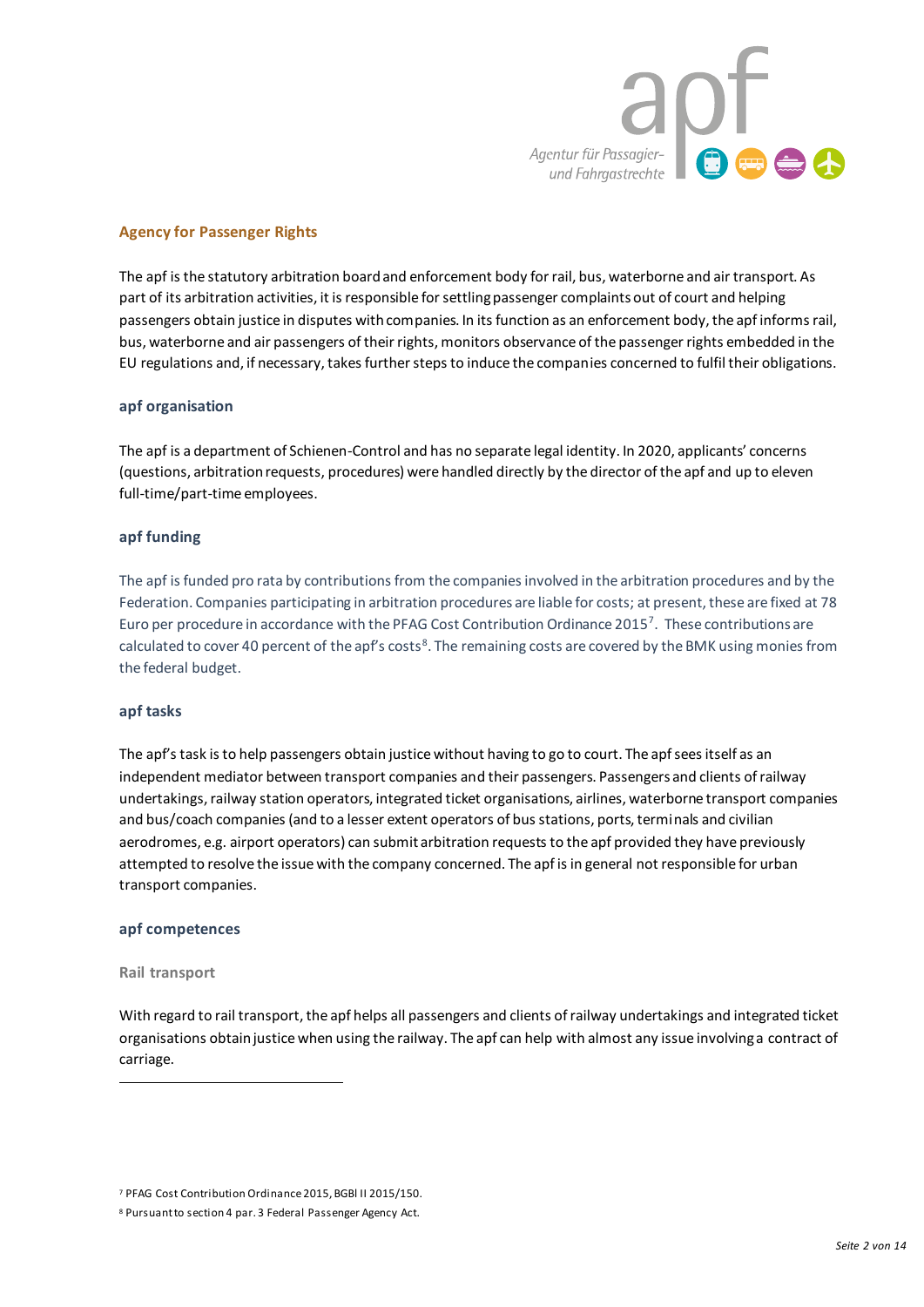

The apf must notify the Schienen-Control Kommission of any unresolved disputes relating to rail transport (e.g. if it is alleged that the conditions for compensation contain unlawful provisions).

#### **Bus, waterborne and air transport**

With regard to bus, air and waterborne transport, the apf's activities are circumscribed by EU regulations, as a result of which its competences are more restricted than in the rail transport sector. The apf also stands up for the rights of persons with disabilities and reduced mobility.

#### **Body responsible for cooperating with consumer protection authorities**

In an amendment to the Consumer Authorities Cooperation Act (VBKG)<sup>9</sup>, the apf was specified as the body responsible for cooperating with consumer protection authorities in the areas of bus, air, and waterborne transport. Under this law, the national authorities responsible for consumer protection legislation may seek assistance from the corresponding authorities abroad. They can then take action against companies in the event of cross-border violations of consumer protection regulations.

This cooperation between authorities now also encompasses rail transport and the PRM Air Passenger Rights Regulation governing air transport<sup>10</sup>, and has done so since 17 January 2020.<sup>11</sup> The amendment to the Consumer Authorities Cooperation Act required for national implementation was not yet in force as of the editorial deadline for this publication.

#### **Enforcing passenger rights**

If no solution remedying the violation of the respective passenger rights regulation can be found during the arbitration procedure, the apf, in its capacity as the enforcement body, will notify the competent legal authority accordingly. The same applies if the company does not participate in the arbitration procedure.

## **apf arbitration procedures**

**.** 

The apf does not replace the respective company's complaints management. Before the apf can take action, passengers must attempt to reach a mutual agreement with the respective company themselves.

<sup>9</sup> Consumer Authorities Cooperation Act – VBKG, BGBl I 2006/148, version published in BGBl I 2015/61.

<sup>10</sup> Regulation (EC) 1107/2006 OJ L 2006/204, 1.

<sup>11</sup> Regulation (EU) 2017/2394, OJ L 2017/345, 1.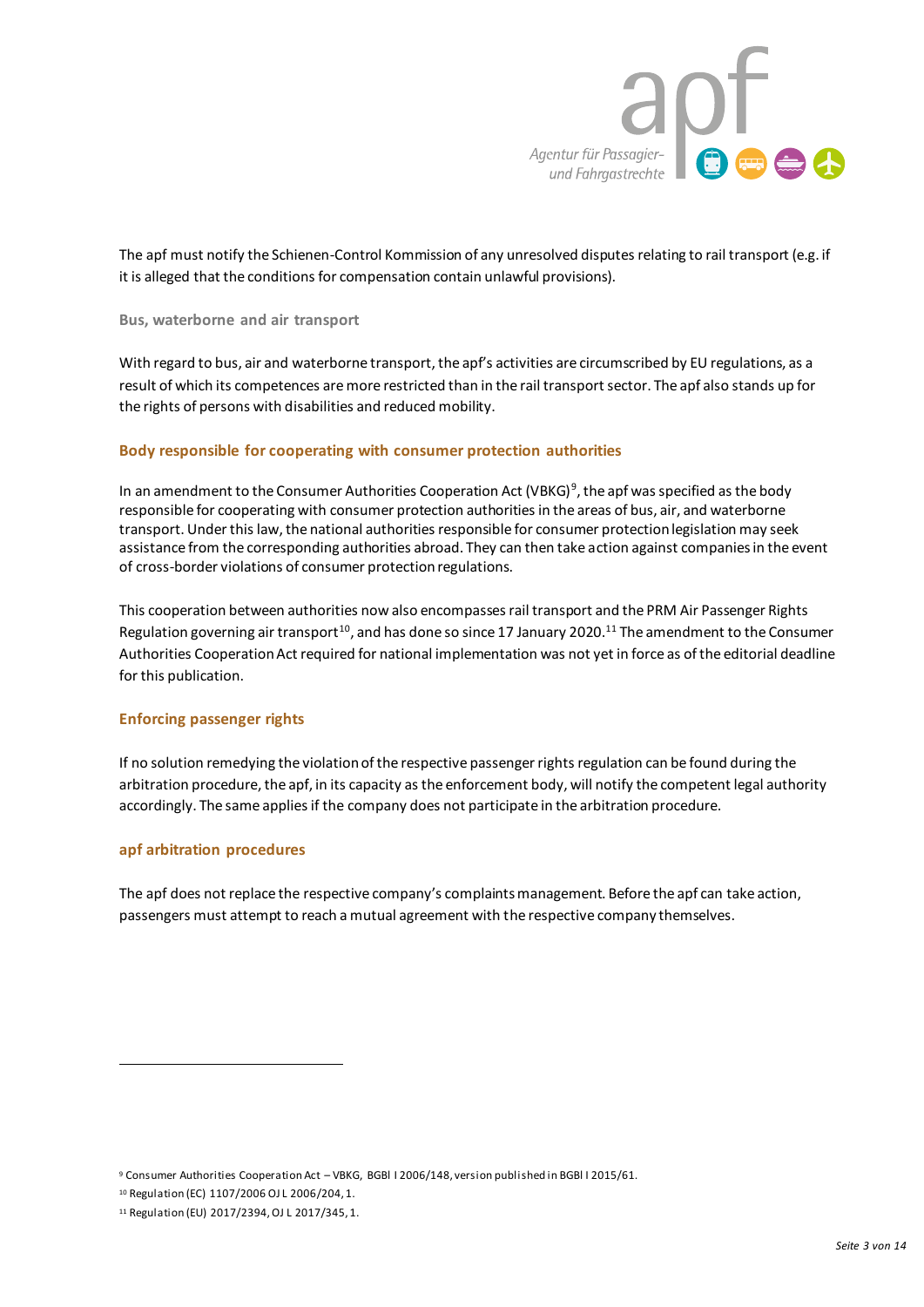

## **Competences of the rail transport regulatory authority**

#### **Validation of arbitration requests relating to rail transport**

In the case of arbitration requests from rail passengers relating to non-existent or insufficient fare compensation for train delays and cancellations, the Schienen-Control Kommission can declare the apf's proposed solution binding and award the compensation to the passenger $12$ . This regulation is enforced in cases where no agreement can be reached with the railway undertaking. The Schienen-Control Kommission does not possess this competence in the other three transport sectors. Even in the rail transport sector, it extends only to fare compensation in the event of train delays and cancellations and not to any other claims.

#### **Publication and review of conditions of carriage**

Railway undertakings and integrated ticket organisations in the railway transport sector are obliged to present their conditions of carriage to Schienen-Control pursuant to section 22b Railway Act (EisbG). These conditions of carriage must be presented both when they are first published and after subsequent amendments. Pursuant to section 78b EisbG, the Schienen-Control Kommission has the right to examine whether the conditions of carriage published by the railway undertakings and integrated ticket organisations comply with the law; in the event of any violations, Schienen-Control may declare them void. The review encompasses all Austrian and European legislation (e.g. KSchG<sup>13</sup>, EisbBFG and the Rail Passenger Rights Regulation<sup>14</sup>).

#### **apf annual assessment**

From the spring onward, the reporting year 2020 was dominated by the COVID-19 pandemic and its effects on the transport sector. Travel restrictions caused a sharp decline in passenger numbers, and the transport companies had to limit the services offered. This led to cancellations, reversals and other aberrations. The number of arbitration requests submitted to the apf in 2020 remained very high. The apf staff continued to work intensively on enforcing passenger rights and found positive solutions for a large number of passengers throughout the year.

#### **Arbitration requests and enquiries**

In 2020, the apf received a total of 5,977 written arbitration requests and enquiries (2019: 6,395), 4,966 of which related to air transport (2019: 5,205), 903 to rail transport (2019: 1.047), 78 to bus transport (2019: 122) and 30 to waterborne transport (2019: 21). This means that the number of requests remained consistently high despite the restrictions on passenger travel. More than half (3,531) of the almost 6,000 requests and enquiries received were associated with the COVID-19 pandemic.

**.** 

<sup>12</sup> Pursuant to section 78a par. 5 EisbG.

<sup>13</sup> Consumer Protection Act – KSchG, BGBl 1979/140 (current version).

<sup>14</sup> Regulation (EC) 1371/2007 OJ L 2007/315, 14.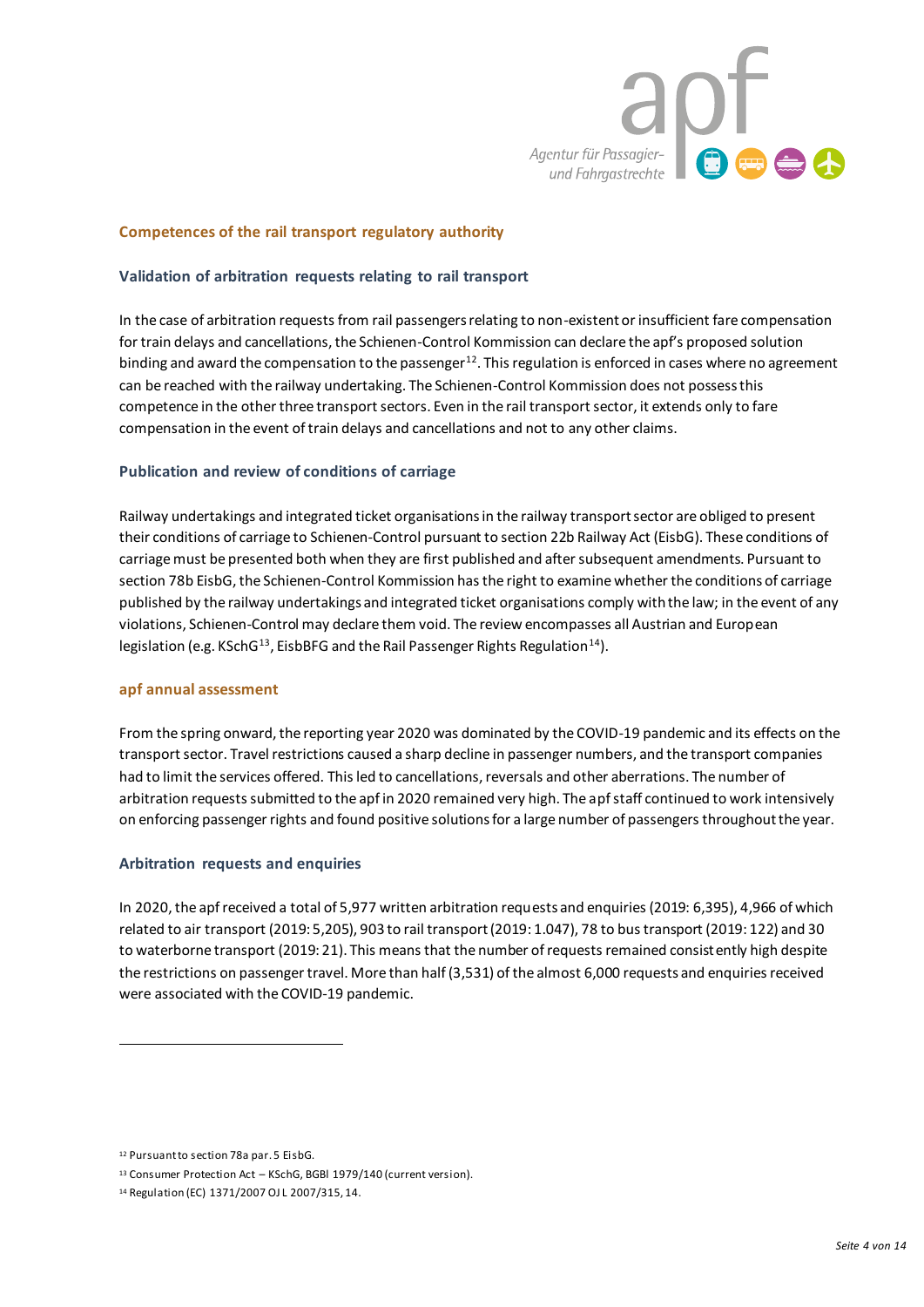

## **Arbitration procedures initiated**

The arbitration procedures counted only include cases in which arbitration procedures were actually initiated. In all, 4,019 arbitration procedures were initiated in 2020 (2019: 4,622). Most of these (3,296) related to air transport (2019: 3,879), followed by rail transport with 694 (2019: 705) and bus transport with 29 (2019: 37) procedures. No procedures were initiated in the waterborne transport sector (2019: one procedure).

## **Compensation, reimbursements and penalty rebates**

In 2020, the apf obtained a sum of 1,738,599 Euro in monetary compensation, reimbursements and penalty rebates for applicants (2019: 1,301,094 Euro). This sum was around one-third higher (approx. 34 percent) than in 2019. More than half of it (985,576 Euro) came from pandemic-related procedures. At 1,647,594 Euro, the lion's share fell to the air transport sector (2019: 1,251,532 Euro); the apf also obtained 88,378 Euro in the rail transport sector (2019: 48,054 Euro) and 2,628 Euro in the bus transport sector (2019: 1,508 Euro).

## **Reaction time and duration of procedures**

The average time taken for initial feedback to be sent to the applicant was less than four days (2019: four-and-ahalf days). This means that the apf has succeeded in cutting down its reaction time still further compared to last year.

The average duration of an arbitration procedure was approximately 101 days (2019: 72 days). The longer duration was due in part to the complexity of some cases and to processing delays on the part of the transport companies due to the immense workload caused by the pandemic.

# Rail transport

## **Arbitration requests and enquiries**

In 2020, the apf received 903 arbitration requests relating to rail transport (2019: 1,047). The number of requests remained high despite – and also because of – the COVID-19 restrictions. 344 of the arbitration requests received in the transport sector pertained to travel problems caused by COVID-19.

81 percent of the applications rejected by the apf were repudiated on the grounds that the passenger had not yet lodged a claim with the company concerned (2019: 83 percent).

In 2020, 22 percent of all rail transport applicants resided in the Vienna (2019: 23 percent). 20 percent of applicants came from Lower Austria (2019: 18 percent) and ten percent from Upper Austria (2019: seven percent). 19 percent of the arbitration requests received came from the other federal provinces, while another 19 percent came from passengers residing abroad (2019: 22 percent).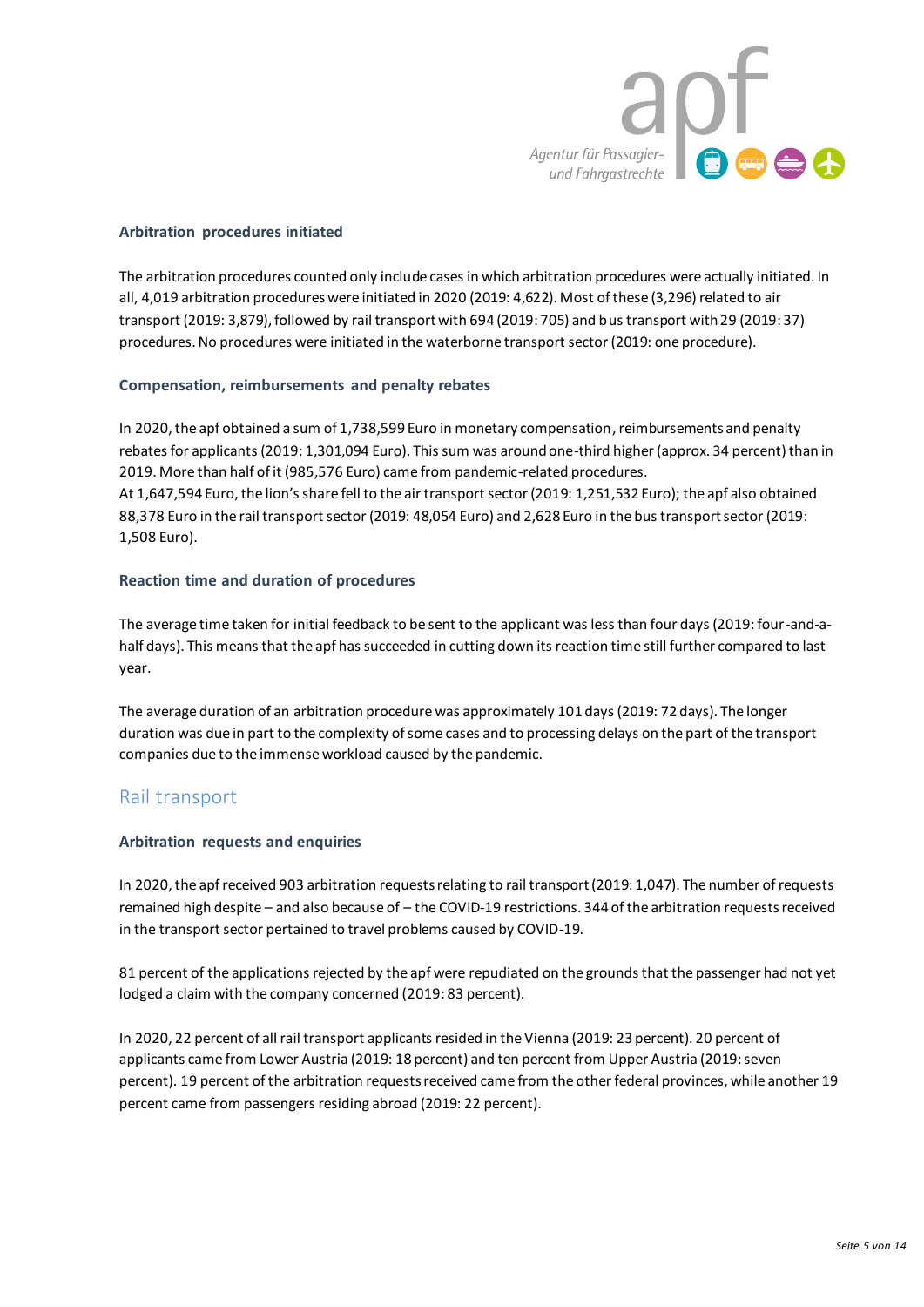

#### **Arbitration procedures**

In all, 695 arbitration procedures were concluded in 2020 (2019: 704). 227 of these involved pandemic-related issues.

In 2020, 95 percent of all procedures in the rail transport sector reached a positive outcome to the satisfaction of both parties (2019: 85 percent). Despite intensive effort, no mutual agreement could be reached in some four percent of the procedures (2019: 11.5 percent), while just under one percent were substantively suspended (2019: 3.4 percent).

At the end of May 2015, transport companies participating in arbitration procedures were made liable for costs. In 2020, the railway undertakings involved were obliged to pay costs in 545 of the procedures concluded in the rail transport sector (2019: 527).

**Company obligation to cooperate and complaints filed with district administrative authorities**

In 2019, one Czech railway undertaking refused in part to cooperate in an arbitration procedure; administrative proceedings were initiated against the undertaking in the spring of 2020.

**Grounds for procedures and distribution among companies**

At 43.4 percent, the most frequent grounds for the initiation of arbitration procedures in 2020 were ticket reimbursements (2019: 33.5 percent).

Procedures relating to passenger fines and collection claims took second place at 34.2 percent (2019: 36.5 percent).

Procedures relating to compensation for delays (ticket costs) and the reimbursement of other consequential costs again came in third at 11.8 percent (2019: 19.2 percent).

97.1 percent of the procedures involved ÖBB-Personenverkehr (2019: 97.6 percent), while 1.7 percent involved other railway undertakings (including WESTbahn). The remainder involved ÖBB-Infrastruktur and the integrated ticket organisations.

#### **Compensation, reimbursements and penalty rebates**

The sum obtained by the apf from all the rail transport procedures concluded in 2020 amounted to 88,378 Euro (2019: 48,054 Euro).

#### **Duration of procedures**

In 2020, the apf was able to resolve 81 percent of rail transport procedures in less than two weeks (2019: 65 percent). Another 13 percent of procedures were concluded in less than one month (2019: 28 percent) and five percent in less than two months (2019: six percent). Only one percent of arbitration procedures took longer than two months (2019: same number); these mostly involved complex cases.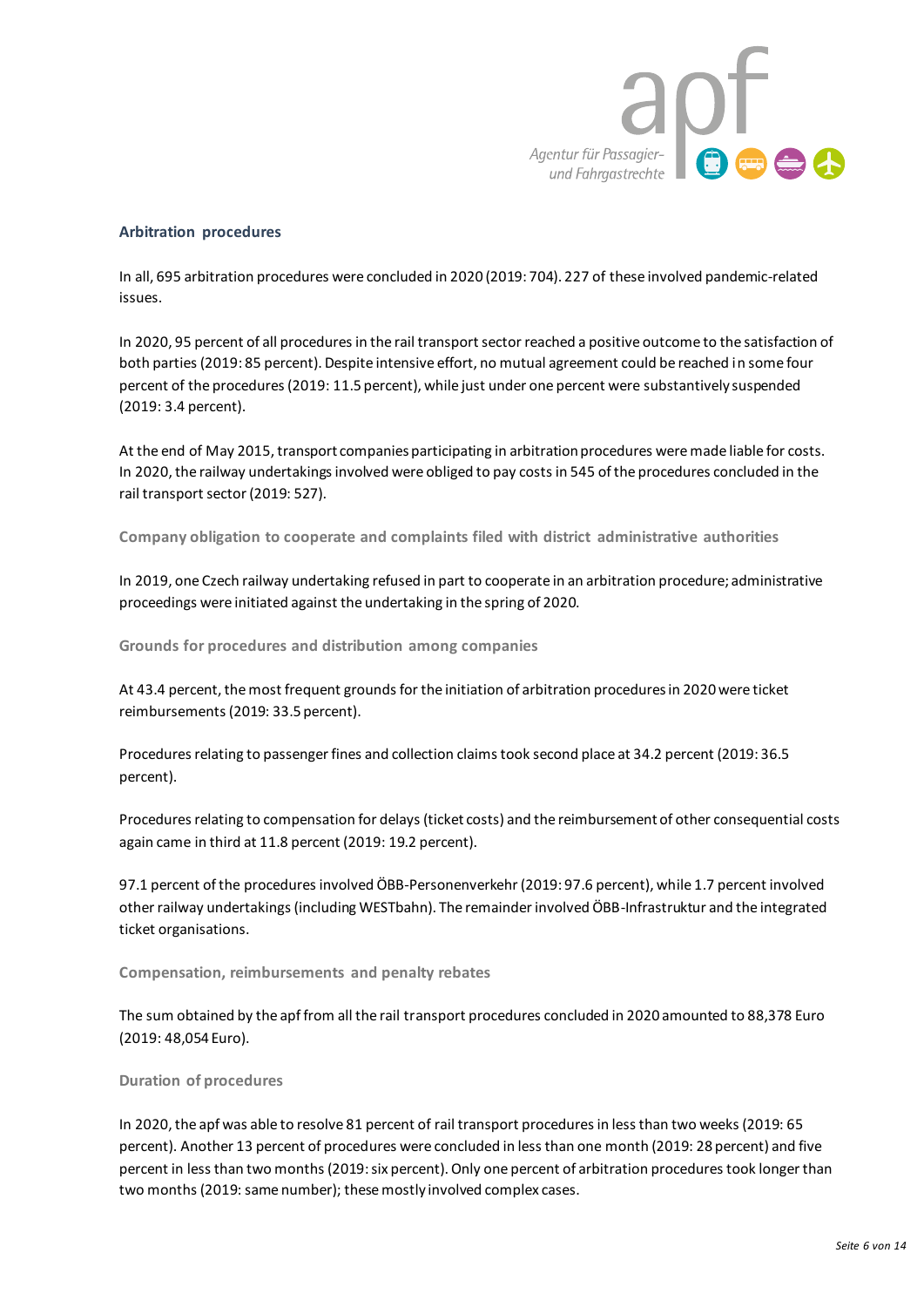

In 2020, the average duration of all (simple to highly complex) arbitration procedures in the rail transport sector was just under ten days (2019: around 14 days).

# Bus transport

## **Arbitration requests and enquiries**

In 2020, the apf received a total of 78 arbitration requests relating to bus transport (2019: 122). 22 of these related to COVID-19.

79 percent of those rejected were repudiated on the grounds of non-competence (2019: 87 percent), and 21 percent because the applicant had not contacted the bus company first (2019: 13 percent).

In 2020, more than one quarter (27 percent) of the applicants who filed bus transport requests lived in Vienna (2019: 25 percent), followed by 13 percent whose primary residences were located in Styria (2019: eight percent). 14 percent of applicants provided a residential address abroad (2019: twelve percent).

## **Arbitration procedures**

In all, 29 arbitration procedures were concluded in 2020 (2019: 37). Eight of these related to COVID-19.

100 percent of the procedures in the bus transport sector reached a positive outcome to the satisfaction of both parties (2019: 93 percent).

The respective bus transport companies were held liable for costs in 23 of the procedures concluded in 2020 (2019: 27).

**Company obligation to cooperate and complaints filed with district administrative authorities**

In 2020, one German company refused in part to participate in an arbitration procedure. In several cases, the apf observed that when buses were cancelled due to COVID-19, the bus company merely offered vouchers as compensation and announced this on its website. This is against the law. After the apf threatened to initiate legal proceedings with the district administrative authorities, the company finally backed down and corrected its policy.

#### **Grounds for procedures and distribution among companies**

At 77 percent (more than three-quarters of cases), delays were the main reason why arbitration procedures were initiated in the bus transport sector in 2020 (2019: 25 percent). This sharp increase is probably due first and foremost to the travel restrictions imposed as a result of the COVID-19 pandemic. Ten percent of the procedures related to delays (2019: 42 percent).

93 percent of the procedures concluded in 2020 involved Flixbus (2019: 97 percent). The companies Eurobus and ÖBB-Personenverkehr each accounted for 3.5 of the procedures concluded by the apf.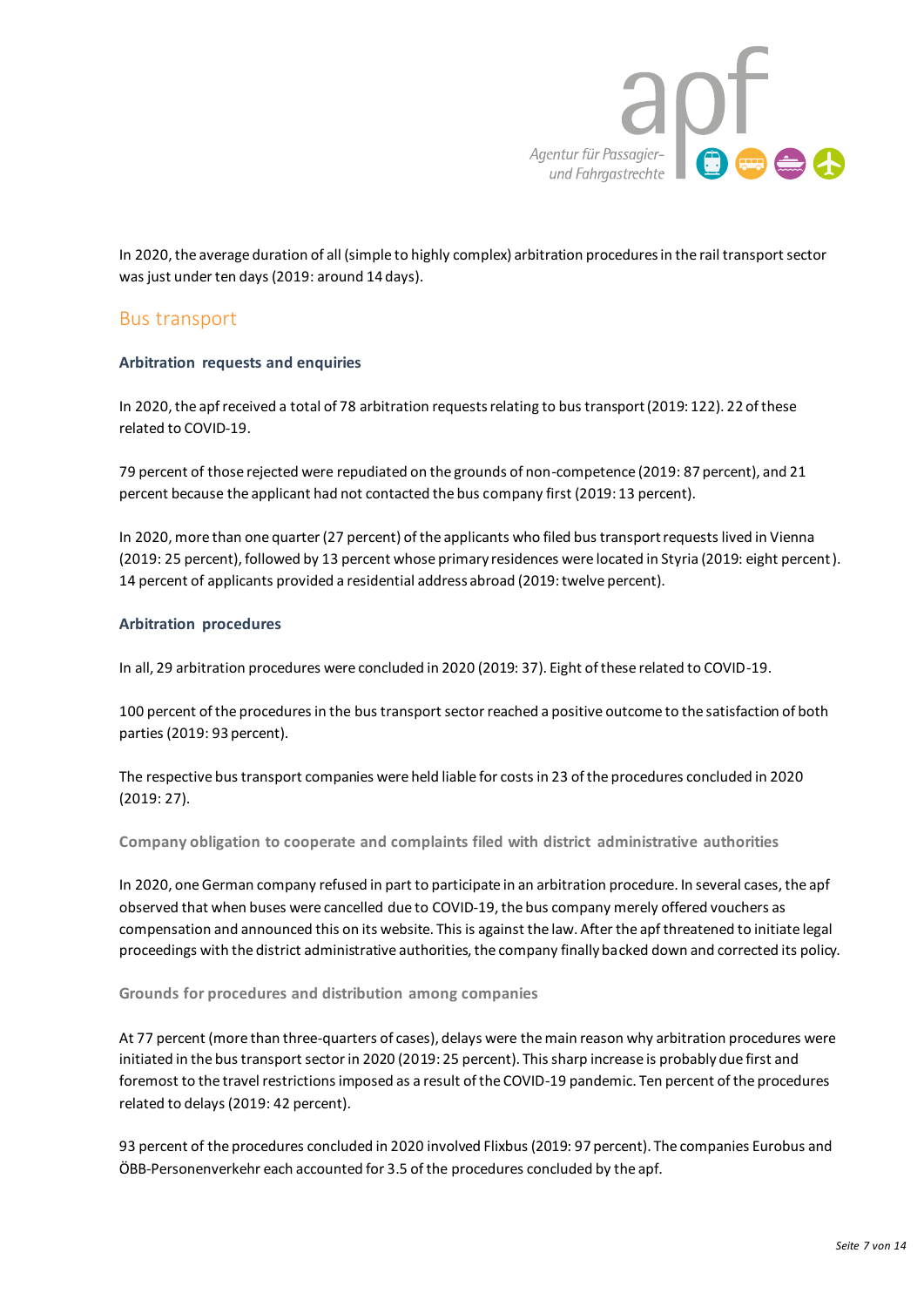

## **Compensation and reimbursements**

In 2020, the apf obtained 2,628 Euro in monetary compensation and reimbursements for bus passengers (2019: 1,508 Euro).

#### **Duration of procedures**

Almost half (48 percent) of the procedures initiated in 2020 were concluded within two weeks (2019: 57 percent). 43 percent of procedures were concluded in less than one month (2019: just under 36 percent). Only in nine percent of cases did the procedures initiated in 2020 take less than two months to resolve (2019: just under four percent). In 2019, just under four percent were concluded in less than two months and another four percent in more than two months.

The average duration of the bus transport procedures concluded in 2020 was somewhat over 15 days (2019: 16 days), i.e. approximately two weeks.

# Waterborne transport

## **Arbitration requests, enquiries and arbitration procedures**

In 2020, the apf received a total of 30 arbitration requests relating to waterborne transport (2019: 21). Two-thirds (21) of the requests and enquiries received by the apf related to the COVID-19 pandemic. No procedures were initiated (2019: one procedure). In 2020, as in previous years, all the requests rejected were repudiated on the grounds of non-competence

# Air transport

## **Arbitration requests and enquiries**

In all, 4,966 arbitration requests and enquiries relating to air transport were processed in 2020 (2019: 5,205). 42 percent of those rejected in 2020 were repudiated on the grounds of non-competence (2019: 61 percent) and 39 percent because the passenger had not yet lodged a claim with the airline concerned (2019: 13 percent). 19 percent of cases had to be rejected on other grounds (2019: 26 percent), such as failure to formally submit the request or the airline's insolvency.

At 71 percent, most of the arbitration requests submitted in 2020 were received from persons residing in Austria (2019: 63 percent). 13 percent of requests came from other EU countries, Iceland, Norway, and Switzerland (2019: 25 percent), while five percent came from non-member countries (2019: seven percent). Eleven percent of applicants provided no information regarding their country of residence (2019: five percent).

#### **Arbitration procedures**

A total of 3,869 procedures were concluded in the air transport sector in 2020 (2019: 3,397). 1,632 of these procedures related to issues caused by COVID-19.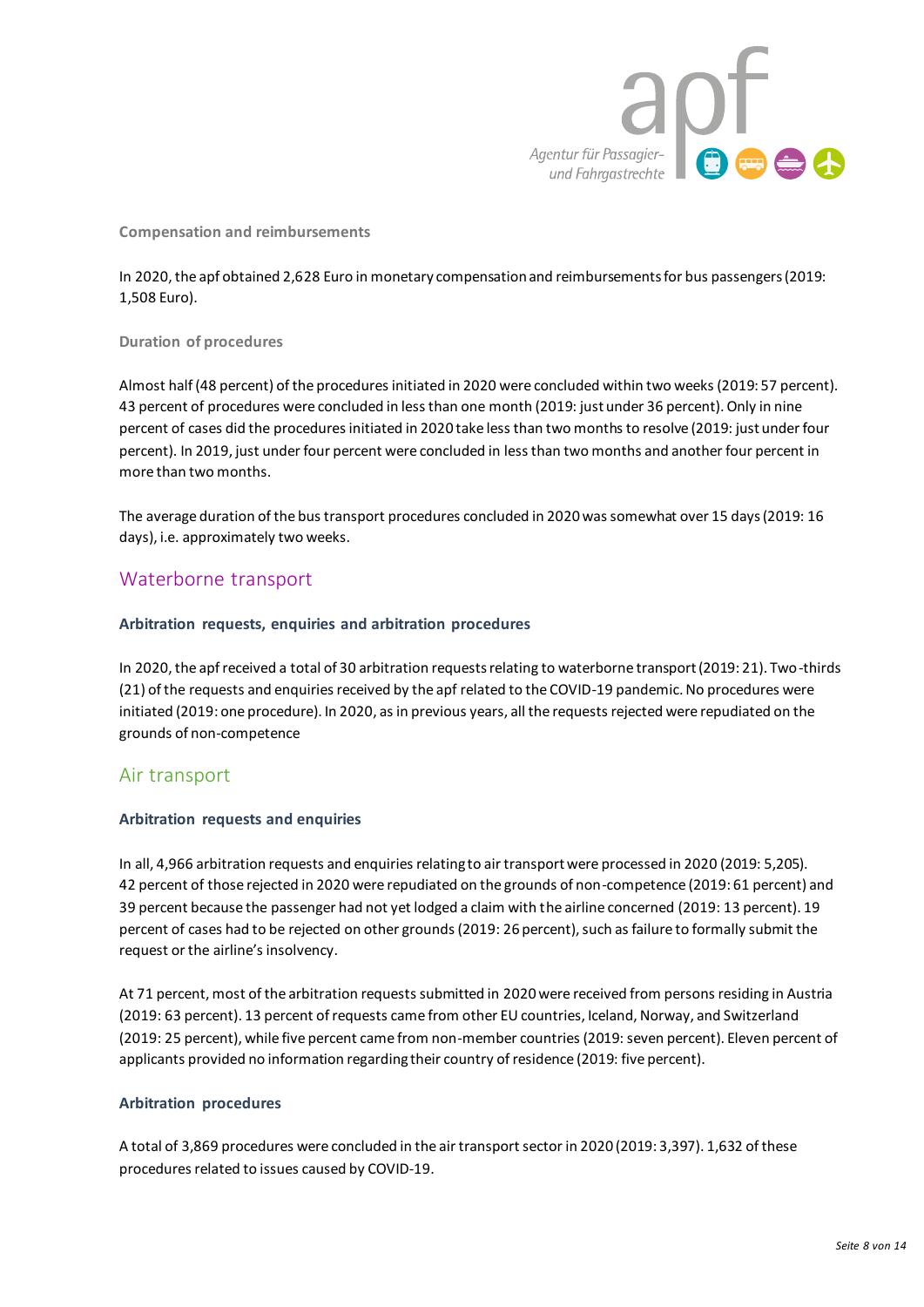

The companies and passengers concerned were able to reach a mutual agreement in 71 percent of cases, thus bringing the procedures to a positive conclusion (2019: same). Despite intensive effort, no mutual agreement could be reached in four percent of the procedures (2019: five percent). The remaining procedures were substantively suspended. 20 percent were suspended due to extraordinary circumstances such as adverse weather conditions (2019: and five percent on other grounds such as delays of less than three hours (2019: six percent).

The airlines were held liable for costs in 3,162 of the procedures concluded in 2020 (2019: 2,753).

**Company obligation to cooperate and complaints filed with district administrative authorities**

Since the apf is not only an arbitration board but also one of the bodies responsible for enforcing European passenger rights regulations, non-compliance with regulations has to be sanctioned with appropriate consequences. When the apf's attention is drawn to a violation of this kind, it brings administrative charges against the airline's authorised representatives (e.g. the managing director or board) through the competent district administrative authorities.

During the business year 2020, 75 procedures of this kind were initiated against airlines in connection with 57 concluded arbitration procedures. In 33 of the 75 cases, the airline had also failed to participate in the apf's arbitration procedure.

## **Grounds for procedures and distribution among companies**

In 2020, around 70 percent of the procedures were initiated due to cancellations (2019: approx. 43 percent). Last year, airlines cancelled a large number of flights due to the severe long-term travel restrictions imposed as a result of the COVID-19 pandemic. Around one quarter (just under 27 percent) of the procedures related to delayed flights (2019: approximately 52 percent), while 2.7 percent related to denied boarding (2019: 4.7 percent).

One quarter (approx. 26 percent) of the procedures concluded in 2020 were initiated against Austrian Airlines, the biggest Austrian airline (2019: 37 percent). Around 13 percent of the procedures involved Laudamotion (2019: six percent), while approximately seven percent involved TAP Portugal (2019: four percent). Six percent each were accounted for by Eurowings (2019: 14 percent), LEVEL (2019: three percent) and Lufthansa (2019: four percent).

#### **Compensation and reimbursements**

In 2020, the apf again achieved a significant increase in the amount of compensation and reimbursements paid out. It obtained a sum of 1,647,594 Euro for flight passengers (2019: 1,251,532 Euro). 932,054 Euro of this compensation related to COVID-19 cases, i.e. approx. 57 percent of the total amount.

#### **Duration of procedures**

In 2020, one quarter (25 percent) of cases were resolved to the satisfaction of the applicant and the company concerned within two weeks (2019: 24 percent). A solution was found within one month in 17 percent of cases (2019: 24 percent) and within two months in twelve percent of cases (2019: eleven percent). 46 percent of cases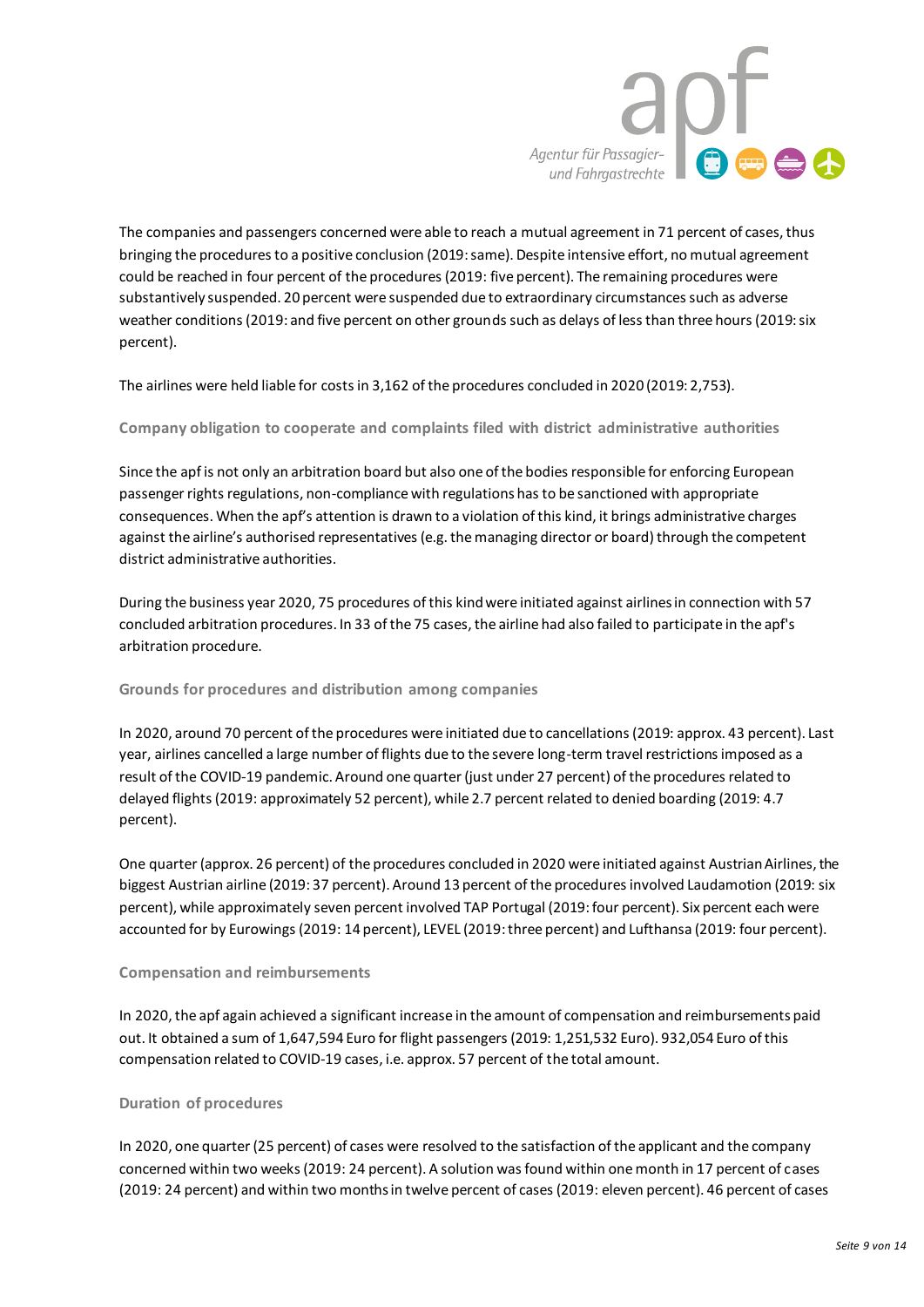

took longer than two months to resolve (2019: 41 percent). The increase in the duration of procedures was due above all to the need to perform time-consuming reviews of alleged extraordinary circumstances. Moreover, the COVID-19 crisis that dominated 2020 influenced airline processing times due to the numerous demands for refunds they received.

In 2020, the average duration of arbitration procedures in the air transport sector was around 118 days, i.e. around 17 weeks (2019: 85 days).

## **Focal areas of arbitration activity**

Based on the large number of arbitration requests received, the apf is able to determine on a year-by-year basis where systematic, significant problems exist and where there is room for improvement. These issues are dealt with in depth while mediating between the passengers and companies, and are also addressed afterwards if necessary. Moreover, personal meetings are held with certain companies several times a year (virtually due to COVID-19) in order to discuss topics that are particularly relevant for a larger group of people.

Significant issues have arisen particularly in the rail, bus and air transport sectors. Due to the low number of cases during the period under review, it is not possible to draw any general conclusions about any structural problems that may exist in the waterborne transport sector.

In the rail transport sector, the apf's activities focused largely on issues such as fines/fare recovery, the effects of the COVID-19 pandemic, information about disruptions, online ticket purchasing and unclear fare conditions.

Important topics addressed during arbitration procedures in the air transport sector included cancellations due to the COVID-19 pandemic, claims for the reimbursement of flight tickets, and COVID-19 as an extraordinary circumstance.

## **Arbitration activities for persons with disabilities and reduced mobility**

The apf is also responsible for handling arbitration requests from passengers with disabilities and reduced mobility (PRM). In the rail, bus and waterborne transport sectors, provisions relating to PRM are incorporated into the respective passenger rights regulations. The air transport sector is subject not only to the Air Passenger Rights Regulation<sup>15</sup> but also to the PRM Air Passenger Rights Regulation.<sup>16</sup>

Until now, the apf has received only a few PRM arbitration requests relating to the four transport sectors.

**.** 

<sup>15</sup> Regulation (EC) 261/2004 OJ L 2004/46, 1.

<sup>16</sup> Regulation (EC) 1107/2006 OJ L 2006/204, 1.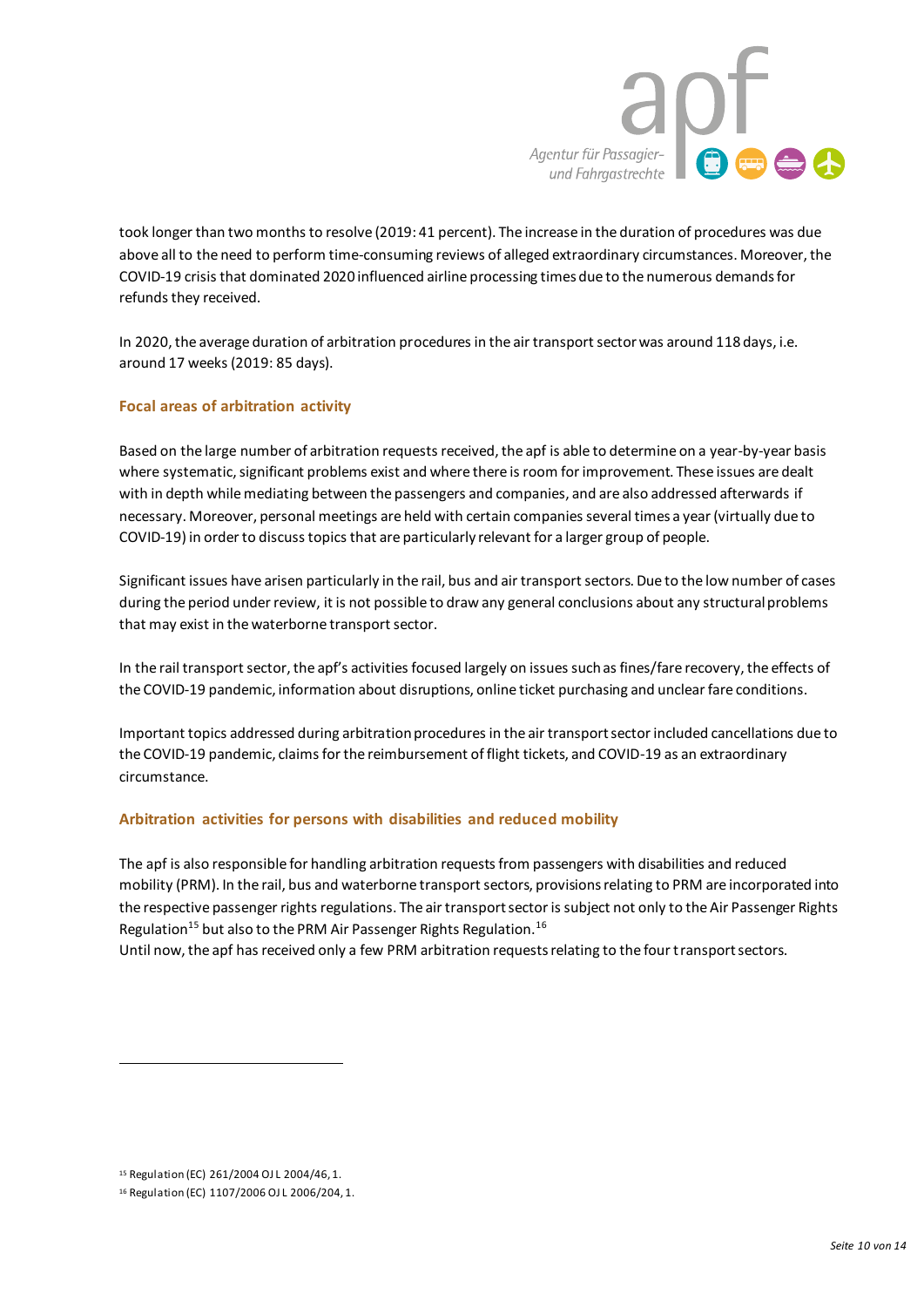

## **International cooperation**

The passenger rights regulations applicable to all EU member states require regular intensive dialogue between the national enforcement bodies (NEB) in order to guarantee a uniform cross-border approach. Along with regular meetings, which usually take place at the European Commission in Brussels, other measures include participation in working groups, ongoing discussions at informal meetings, events jointly organised with stakeholders, and written communications relating to general questions on dealing with specific problems. In 2020, most of the meetings took place virtually due to the COVID-19 pandemic.

#### **Passenger rights**

# Rail transport

## **Violations of the Rail Passenger Rights Regulation and the Railway Carriage and Passenger Rights Act**

When handling arbitration requests, the apf occasionally finds that applicable provisions in the Rail Passenger Rights Regulation and/or the Railway Carriage and Passenger Rights Act (EisbBFG) have been violated. These cases are generally resolved by arbitration; however, the Schienen-Control Kommission had to be notified in a few cases.

The main issues in 2020 included refusals to issue refunds, violations relating to the issue and reduction of passenger fines, problems with compensation for holders of annual passes issued by integrated ticket organisations, and refusals to pay compensation for delays.

#### **Review of conditions of carriage**

As part of its mandate to scrutinise conditions of carriage and during the course of arbitration procedures initiated in response to arbitration requests, the apf addresses possible violations of the law on the companies' part. In several procedures initiated by the Schienen-Control Kommission, certain sections of conditions of carriage were ultimately declared invalid, while other procedures impelled the companies in question to amend their conditions of carriage.

#### **Passenger rights audits**

In 2020, the apf performed a second personal audit in the rail transport sector as part of its review of fare conditions and conditions of carriage; this time, the audit took place in Upper Austria. The apf met with the Upper Austrian integrated ticket organisation and the railway undertaking Stern & Hafferl. However, the apf subsequently also carried out inspections of trains, railway stations and stops operated by ÖBB-Personenverkehr, ÖBB-Infrastruktur and WESTbahn.

During the audit, the main topics of discussion between the apf and the companies concerned were fare inconsistencies and contradictions as well as ways of improving the information available at railway stations and on trains.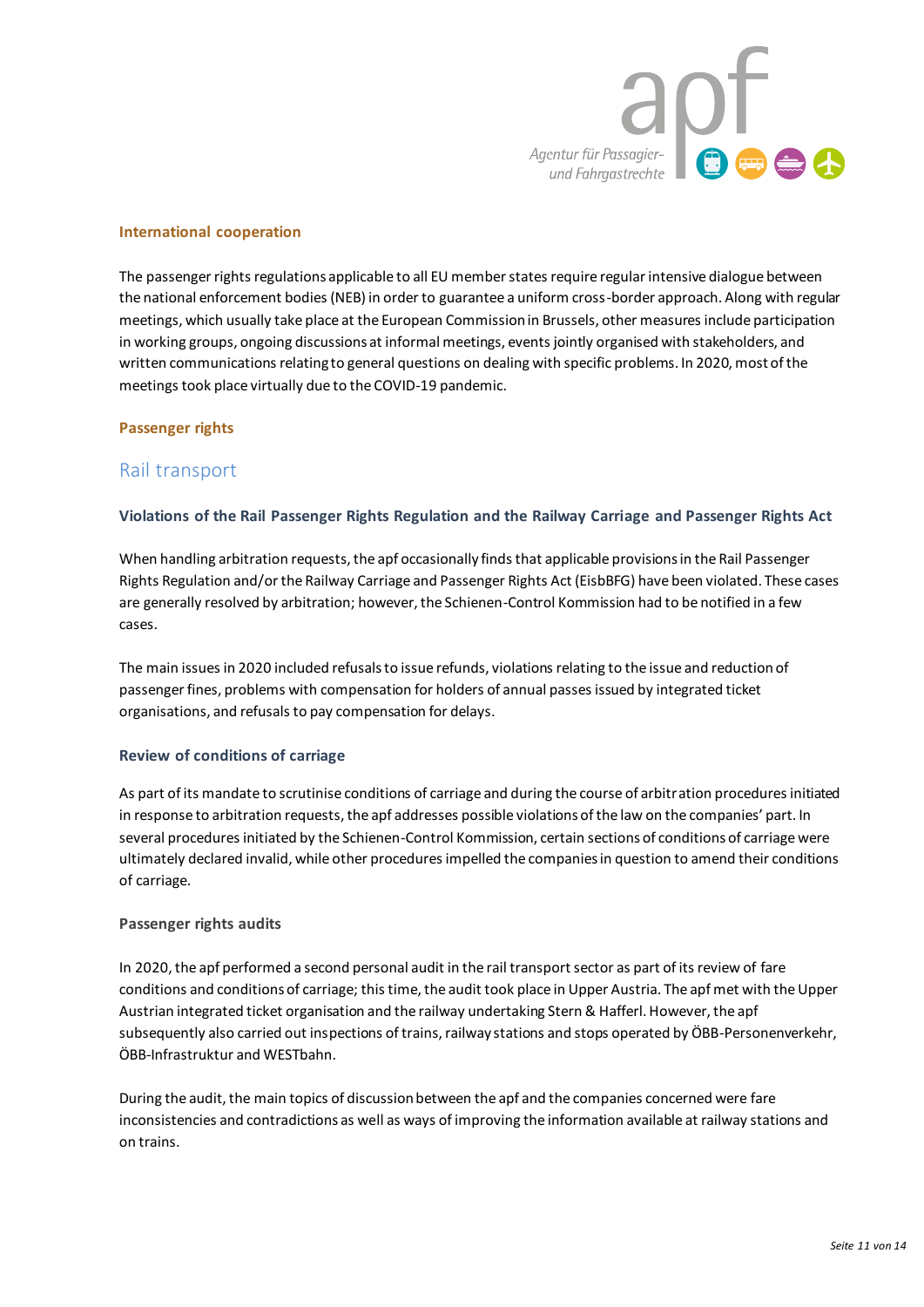

## **Fines in the fare conditions of Wiener Lokalbahnen**

During the course of an arbitration procedure initiated against Wiener Lokalbahnen, the apf found that the regulations governing the issue of fines set out in the railway undertaking's fare conditions were in need of significant improvement; this finding was then communicated to the company. Wiener Lokalbahnen accordingly made improvements and added clarifications to the new version of its fare conditions.

## **Schienen-Control Kommission procedures**

In 2020, the Schienen-Control Kommission again handled several regulatory procedures in the area of passenger rights.

#### **Procedures relating to the general terms and conditions of the Österreichcard**

For some time, the Schienen-Control Kommission had been handling a procedure relating to a number of clauses in the fare conditions of a railway undertaking. The subject of the procedure was the general terms and conditions of the Österreichcard annual network pass. The Schienen-Control Kommission was of the opinion that the general terms and conditions of the Österreichcard may violate provisions in federal law. Firstly, the railway undertaking failed to describe all the services provided by the Österreichcard in its general terms and conditions, and secondly, it claimed to be entitled to make unilateral amendments to the general terms and conditions of contracts that were already in force.

The railway undertaking agreed to provide consistent, complete information regarding all its services in its fare conditions and information media (e.g. its website and folders) in the future. The undertaking expressly stated in its general terms and conditions that there would be no changes to its main performance obligations during the year.

The procedure was closed in March 2020 once all the changes had been implemented.

**Procedures relating to price information in the online ticket shop** 

In June 2019, the Schienen-Control Kommission initiated a procedure relating to price information. This involved complaints about misleading and contradictory price information in the online ticket shop and app of a railway undertaking.

Following initial improvements, the undertaking agreed to others, e.g. to the online booking system. A complete change will be effected when the ticket shop is updated in 2021. The Schienen-Control Kommission therefore made concessions in some points but requested the undertaking to handle complaints in a customer-friendly manner until the changes were complete. With regard to some of the points addressed in the procedure, however, the Schienen-Control Kommission found that the time horizon communicated by the undertaking for the implementation of the measures was not sufficient.

The procedure was still pending as of the editorial deadline for this publication.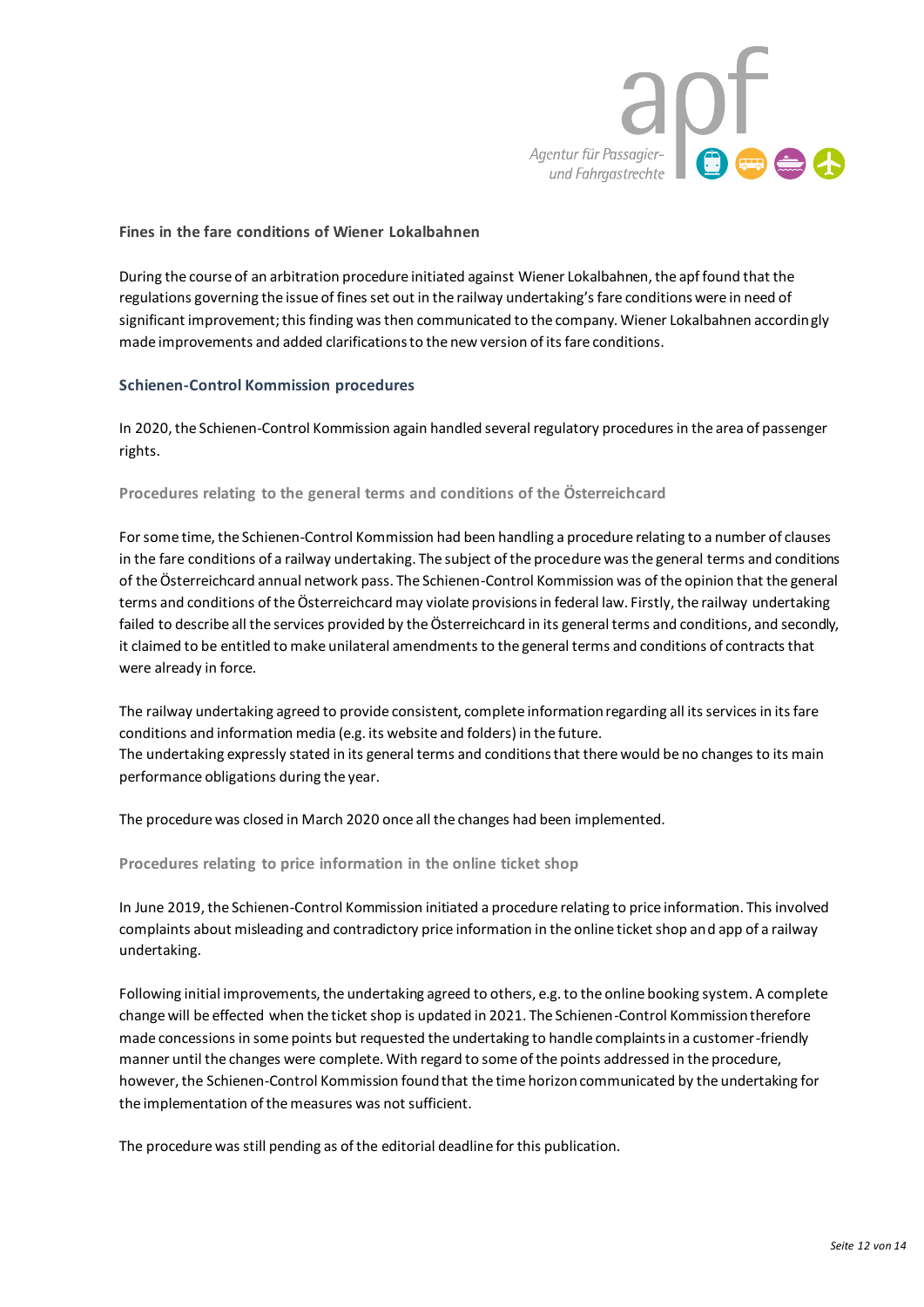

#### **Procedures relating to punctuality**

The Schienen-Control Kommission initiated two procedures (June 2016 and December 2019) relating to the punctuality of a railway undertaking in order to determine whether the degree of punctuality submitted by the undertaking complied with statutory regulations.

During the first procedure, Schienen-Control Kommission declared the punctuality figure of 90 percent void (decision of September 2016). The railway undertaking then appealed to the Federal Administrative Court (BVwG). The BVwG dismissed the appeal (ruling passed in March 2020). The railway undertaking then raised the degree of punctuality specified in its conditions for compensation

(November 2016) by an insignificant amount.

During the second procedure (initiated in December 2019), the Schienen-Control Kommission again took action against the punctuality figure of 90.01 percent now presented by the undertaking. This degree of punctuality was also declared void, and the Schienen-Control Kommission set the undertaking a higher punctuality figure of at least 92 percent. The railway undertaking then submitted another appeal to the BVwG.

In another decision (September 2020), the Schienen-Control Kommission declared the limited validity of the vouchers issued to compensate holders of annual passes for non-compliance with the degree of punctuality (one year from the date of issue) void.

# Air transport

#### **Relevant rulings during 2020**

As the Air Passenger Rights Regulation has still not been revised, the European Court of Justice (ECJ) again had to deal with several issues relating to the interpretation of passenger rights legislation in 2020. Rulings relevant to the apf's activities include those that address the following questions: can the compensation be paid twice if another irregularity occurs in connection with an alternative flight? In the case of single bookings, is the passenger entitled to compensation if the feeder flight is changed but the final destination is reached at the scheduled time on board the connecting flight originally booked? Can disruptive behaviour by a passenger constitute an extraordinary circumstance?

#### **Railway punctuality**

At 96.8 percent, the punctuality of all local passenger trains operated by ÖBB-Personenverkehr in 2020 was higher than the previous year's figure of 95.2 percent after taking all unscheduled train cancellations into account. At 97.5 percent, the highest average level of punctuality was achieved by Carinthia, followed by Vorarlberg at 97.2 percent and Styria at 97.4 percent. The months with the highest number of punctual trains in Austria (including train cancellations) were April and May at more than 98 percent and March and June 2020 at more than 97 percent.

The punctuality figures of most competing providers were also very high. With figures over 95 percent, Stern & Hafferl (StH) operations on the Linzer Lokalbahn (LILO), Lokalbahn Lambach–Vorchdorf-Eggenberg (LVE), the